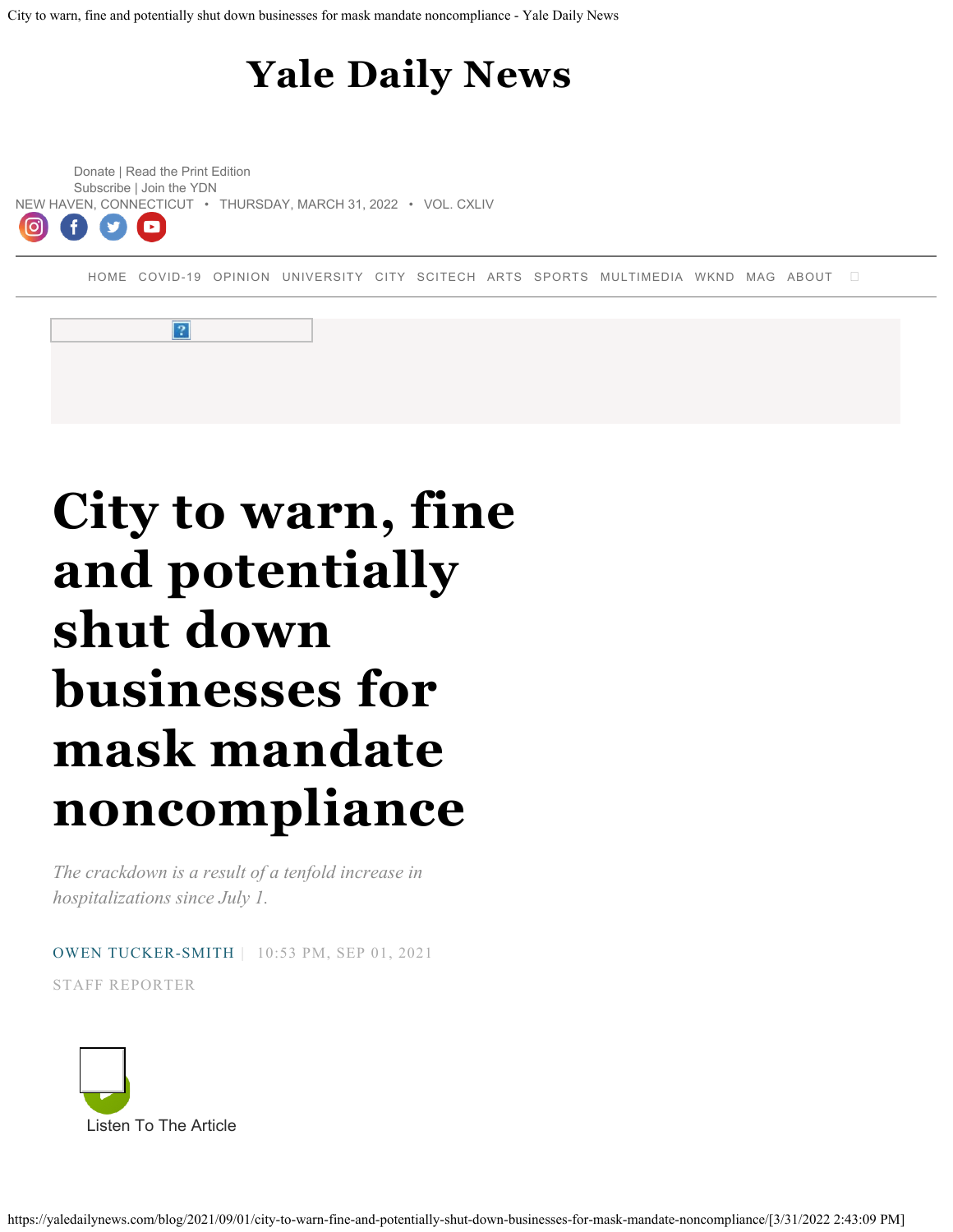

Jessie Cheung, Staff Photographer

New Haven businesses will face an additional layer of scrutiny in the coming weeks as the city kicks off a new wave of pandemic restrictions enforcement.

For the past several weeks, officials have educated local businesses on how to comply with the citywide mask mandate that has been in place since Aug. 8. But now, establishments that are seen not following the mandate or other safety protocols could face hundreds of dollars in fines, and, if the infringements continue, a forced shutdown, city officials shared at a Wednesday morning press conference. This means business owners will be responsible for requiring that patrons wear masks while inside.

"Businesses were notified properly, and given posters and even masks, so that we can support reopening," New Haven Health Director Maritza Bond said at the press conference. "While we do support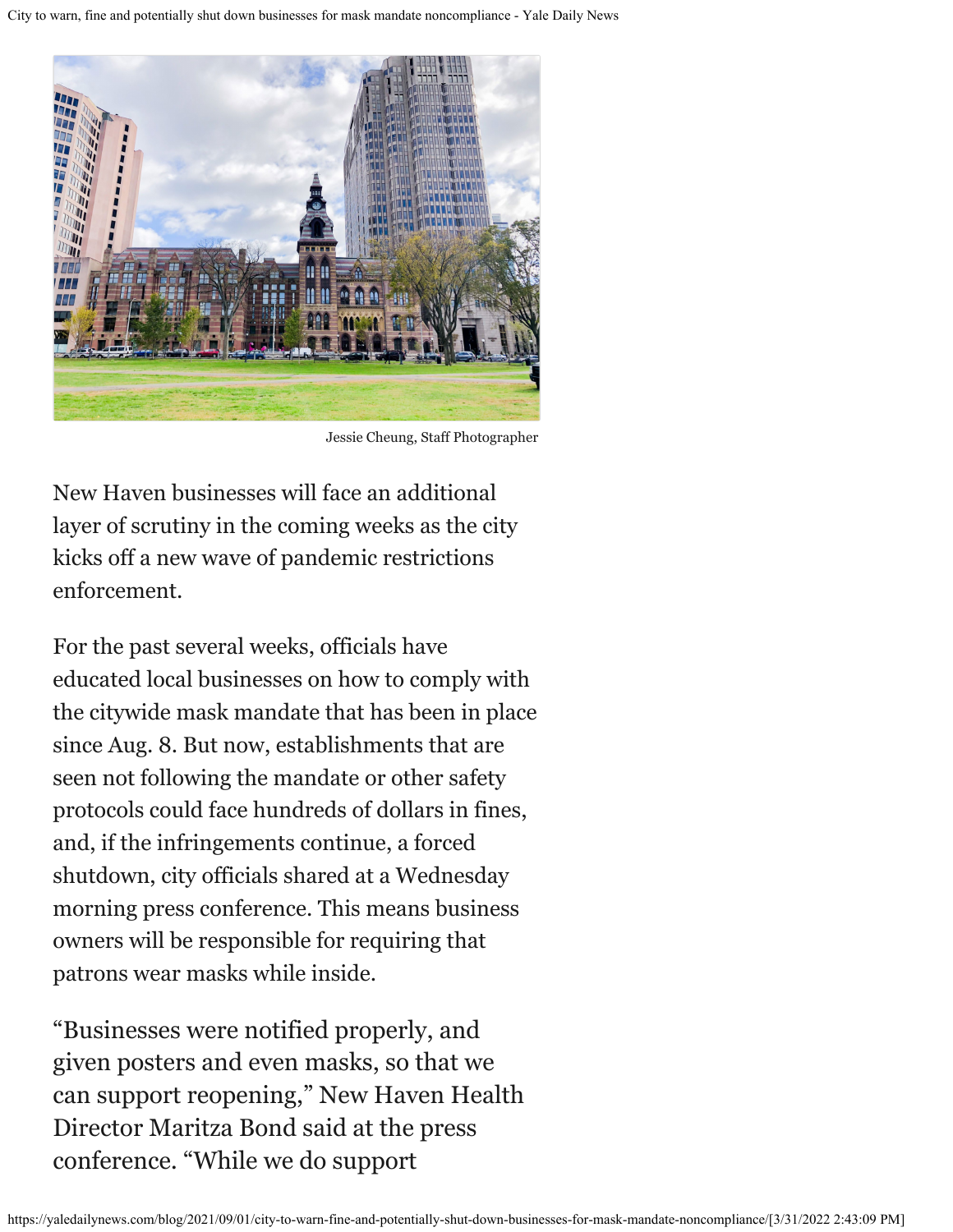reopening, we will not tolerate individuals that disregard the lives of the larger population. It is a tough position that I'm in. … We have to think about the health and well-being of the overall population that we serve."

Bond said the crackdown would start Thursday morning. Discipline can happen on multiple levels: first, establishments will be met with a verbal warning — the city has issued 28 of those already. Then, they will get a written warning — Bond said there have been two so far. After the written warning, businesses will be fined \$100 per infraction, meaning that one visit could result in a several hundred dollar fine if inspectors notice multiple people without masks.

Members of the New Haven Fire Department will be present at the enforcement visits, officials noted. At the press conference, New Haven Deputy Chief Fire Marshall Jen Forslund said the department would help the city set occupancy limits.

New Haven Mayor Justin Elicker joined Bond in saying the rising level of enforcement is the result of a rapid uptick in cases and hospitalizations over the last two months, both in New Haven and the state as a whole. Connecticut's positivity rate has increased tenfold since July 1, when it was [0.43 percent;](https://portal.ct.gov/Office-of-the-Governor/News/Press-Releases/2021/07-2021/Governor-Lamont-Coronavirus-Update-July-1) now, it has risen to [4.65](https://portal.ct.gov/Office-of-the-Governor/News/Press-Releases/2021/08-2021/Governor-Lamont-Coronavirus-Update-August-31) percent. During the same period, the number of hospitalizations statewide jumped from 37 two months ago to 363 on Tuesday.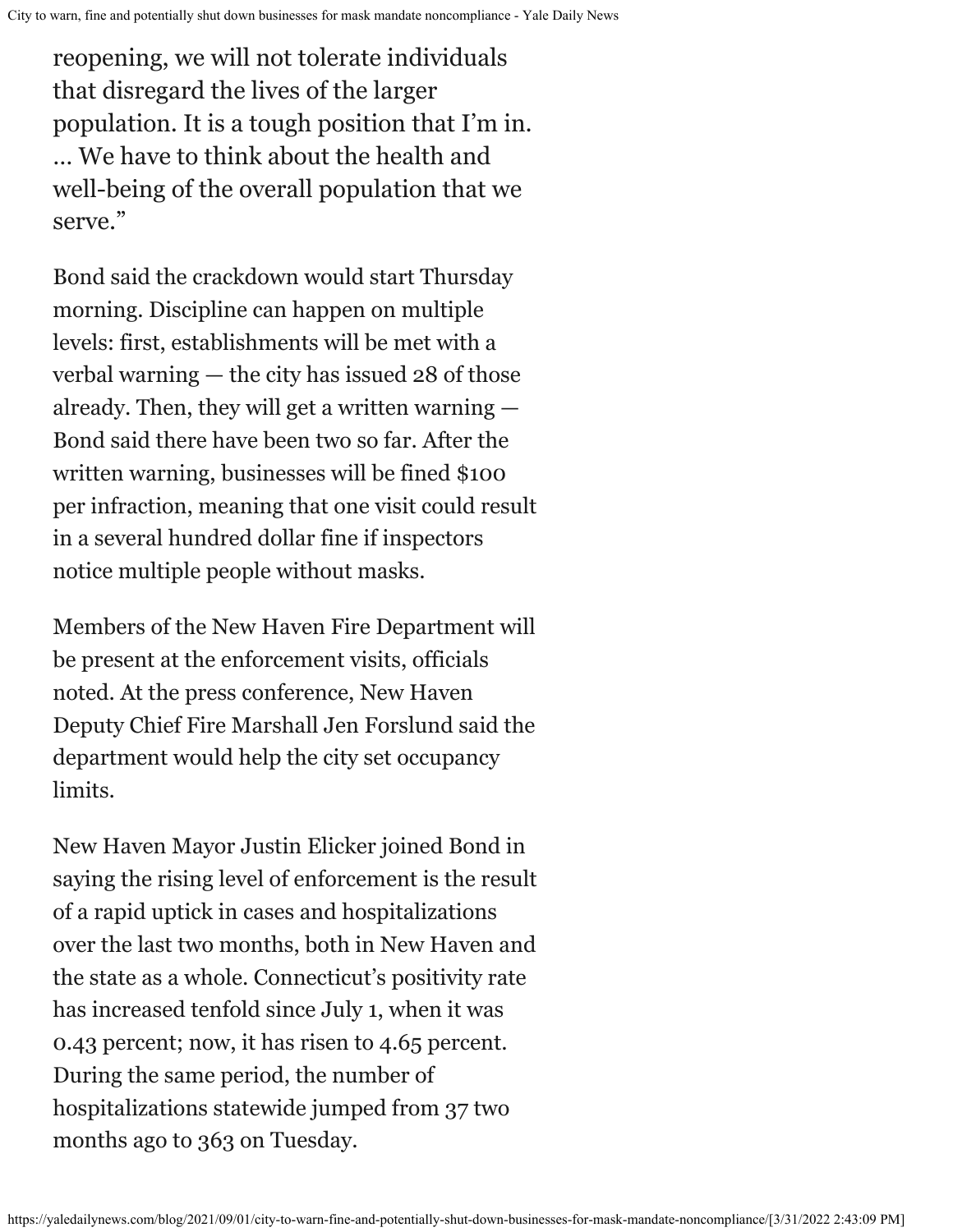Elicker stressed that the Elm City must remain vigilant and continue to raise the city's vaccination rate. The city's 430 pop-up clinics and government [canvassing efforts](https://yaledailynews.com/blog/2021/03/15/every-last-door-fair-haven-organizers-continue-vaccination-campaign/) since February have helped keep vaccination rates steadily above the national average.

As of Monday, just under 69 percent of eligible New Haven residents have been vaccinated, Elicker said, compared to 53 percent nationally.

"It is clear that if you get vaccinated you are much, much more protected from getting COVID," he said at the press conference. "It could not be easier to get vaccinated."

The city continues to prioritize publicizing the efficacy of COVID vaccines, Elicker said, but he also said that it also needs to continue convincing Elm City residents that masks are an important and effective mechanism against the spread of the virus.

"I've received one or two emails from people that cite a couple of studies that say that masks are not effective," the mayor said. "The overwhelming majority of studies indicate that masks are very, very effective."

If the city does shut down noncompliant businesses in the coming days, it will mirror actions it took earlier on in the pandemic.

In the summer of 2020, at the peak of the first wave of the pandemic, Bond said the city shut down over 13 businesses for COVID restriction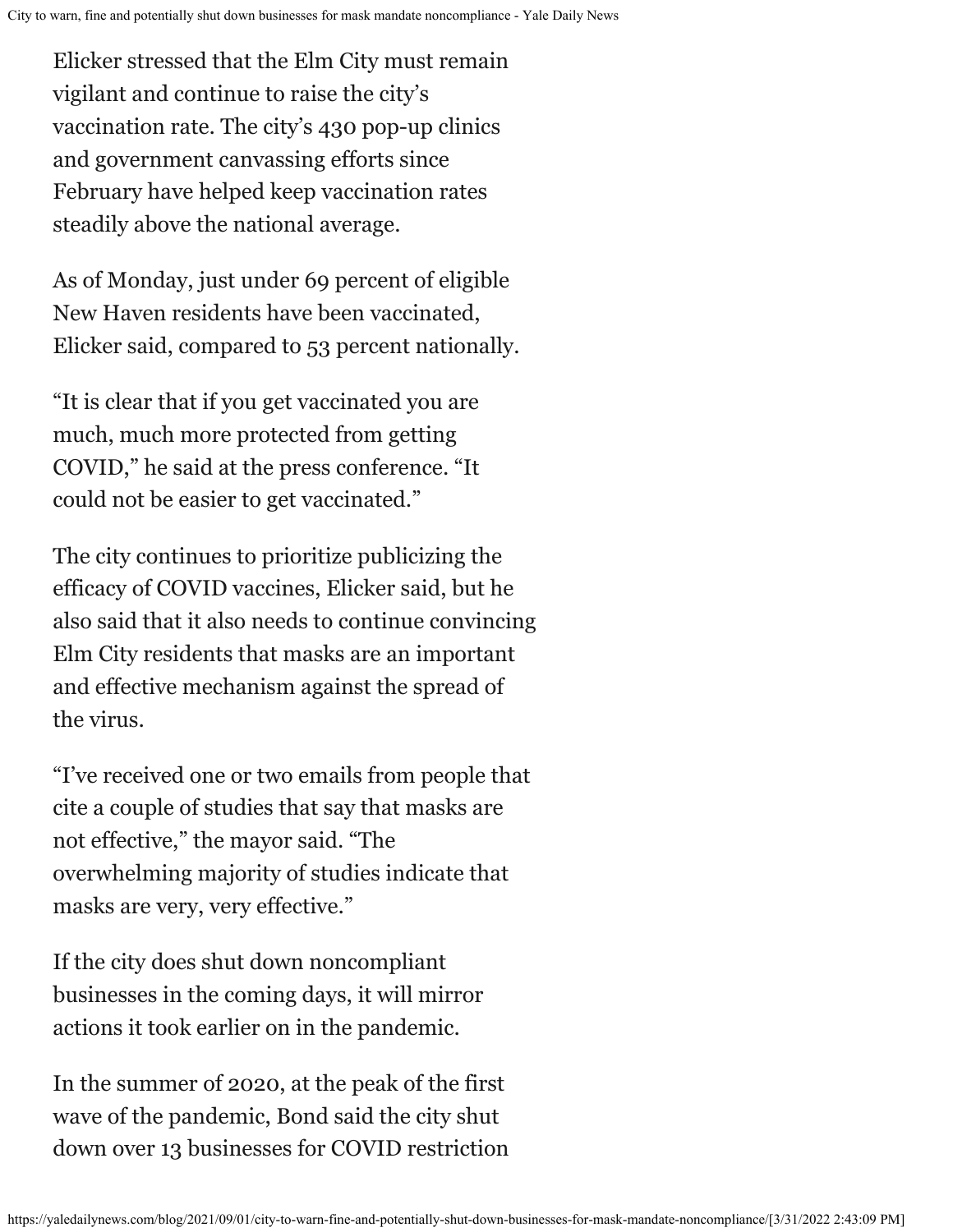infringements.

It is important that the public does not become complacent, Bond said. She added that assuming that the worst of the pandemic has passed is inadvisable. Indoor activity and the return of university students to the Elm City could increase infection rates.

Enforcement of the restrictions will include monitoring New Haven's nightlife, which is expected to rise in the area surrounding Yale, officials said. In response to questions on the feasibility of enforcing mask mandates at nightclubs, Bond said it is the responsibility of the establishment to enforce mask mandates, and that they should contact the city to brainstorm ways to ensure compliance.

On Wednesday, Elicker also spoke about the recently announced vaccination and testing policy for city employees. Each worker is required to either be fully vaccinated by Sept. 27, or submit to weekly testing.

"Employees will have 24 hours to correct the situation by either getting tested or uploading their vaccination information" if they are found to not be in compliance after that date, Elicker said. "If they do not do that, they will be deemed unable to work and be put on unpaid leave.

Almost 100 percent of cases in New Haven are of the Delta variant, Elicker said at the press conference.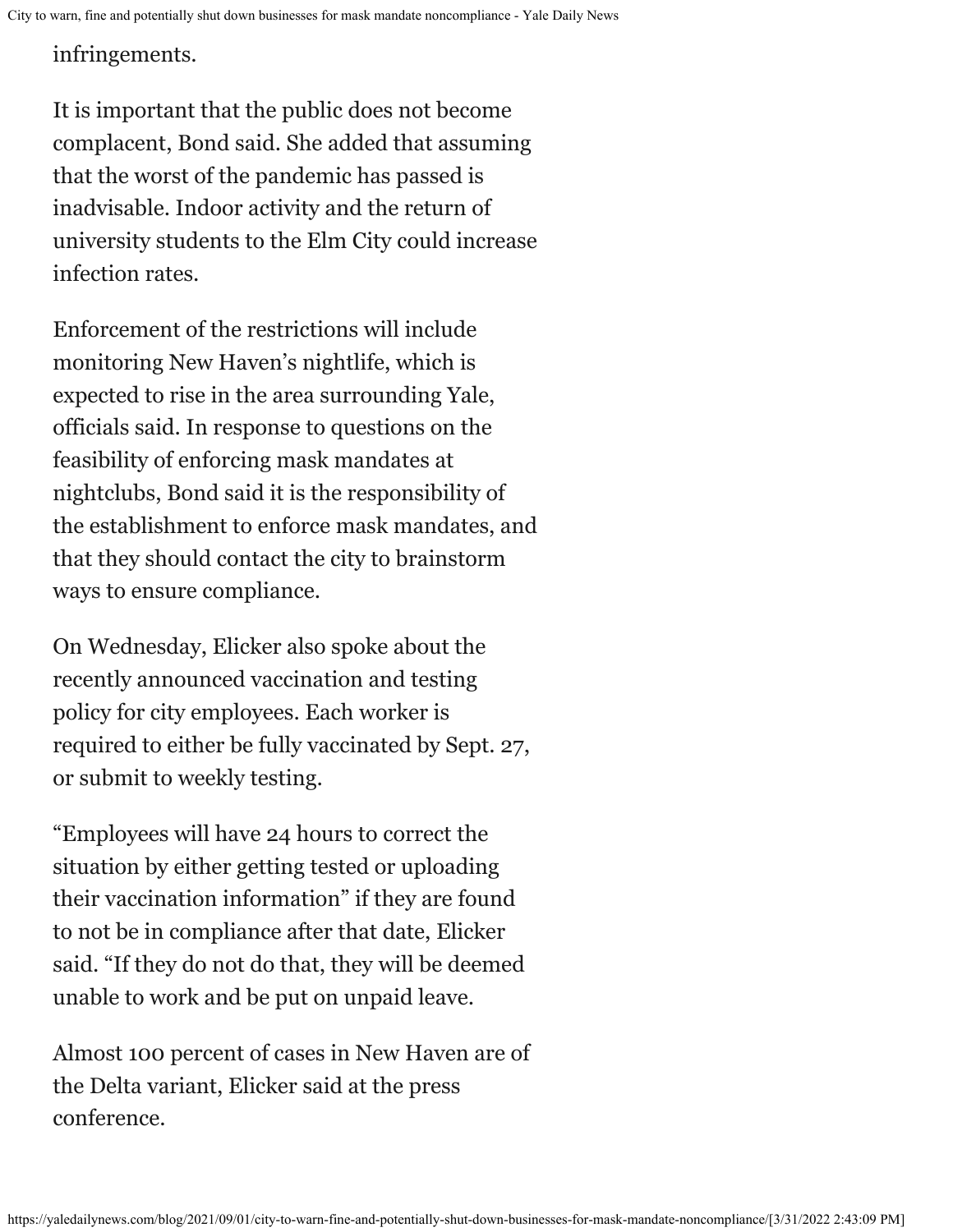

**OWEN TUCKER-SMITH** 

Owen Tucker-Smith is a Managing Editor of the News. He previously edited the City Desk and covered the Mayor's Office. Owen is a sophomore in Ezra Stiles College majoring in Statistics & Data Science.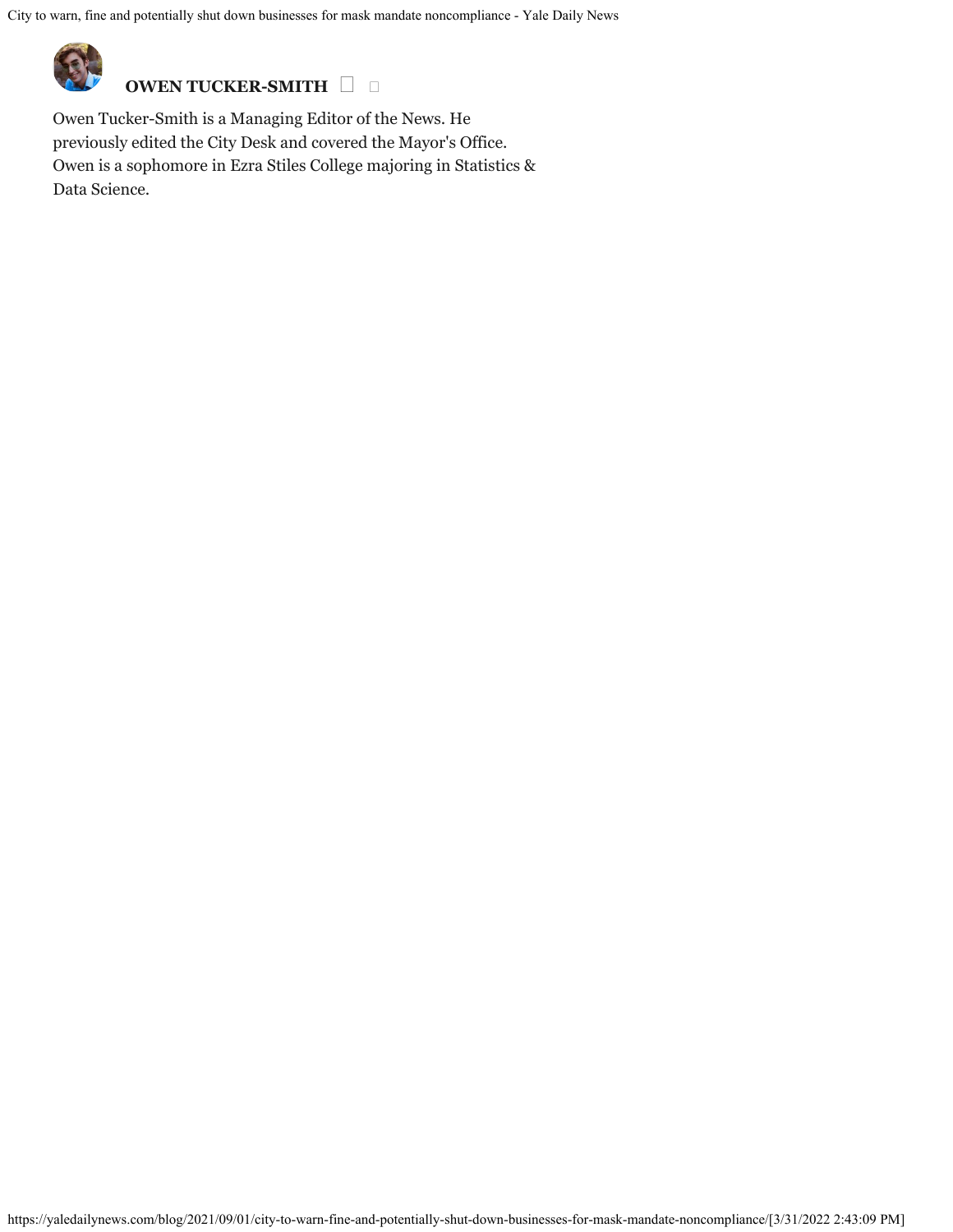

YALE DAILY NEWS PUBLISHING CO., INC. 202 York Street, New Haven, CT 06511 | (203) 432-2400

Editorial: (203) 432-2418 | editor@yaledailynews.com

Business: (203) 432-2424 | business@yaledailynews.com

[ABOUT US](https://yaledailynews.com/about-us) | [SEND A TIP](https://yaledailynews.com/tips) [SUBMIT A LETTER](https://yaledailynews.com/submissions) | [LEGAL](https://yaledailynews.com/legal-information)

https://yaledailynews.com/blog/2021/09/01/city-to-warn-fine-and-potentially-shut-down-businesses-for-mask-mandate-noncompliance/[3/31/2022 2:43:09 PM]